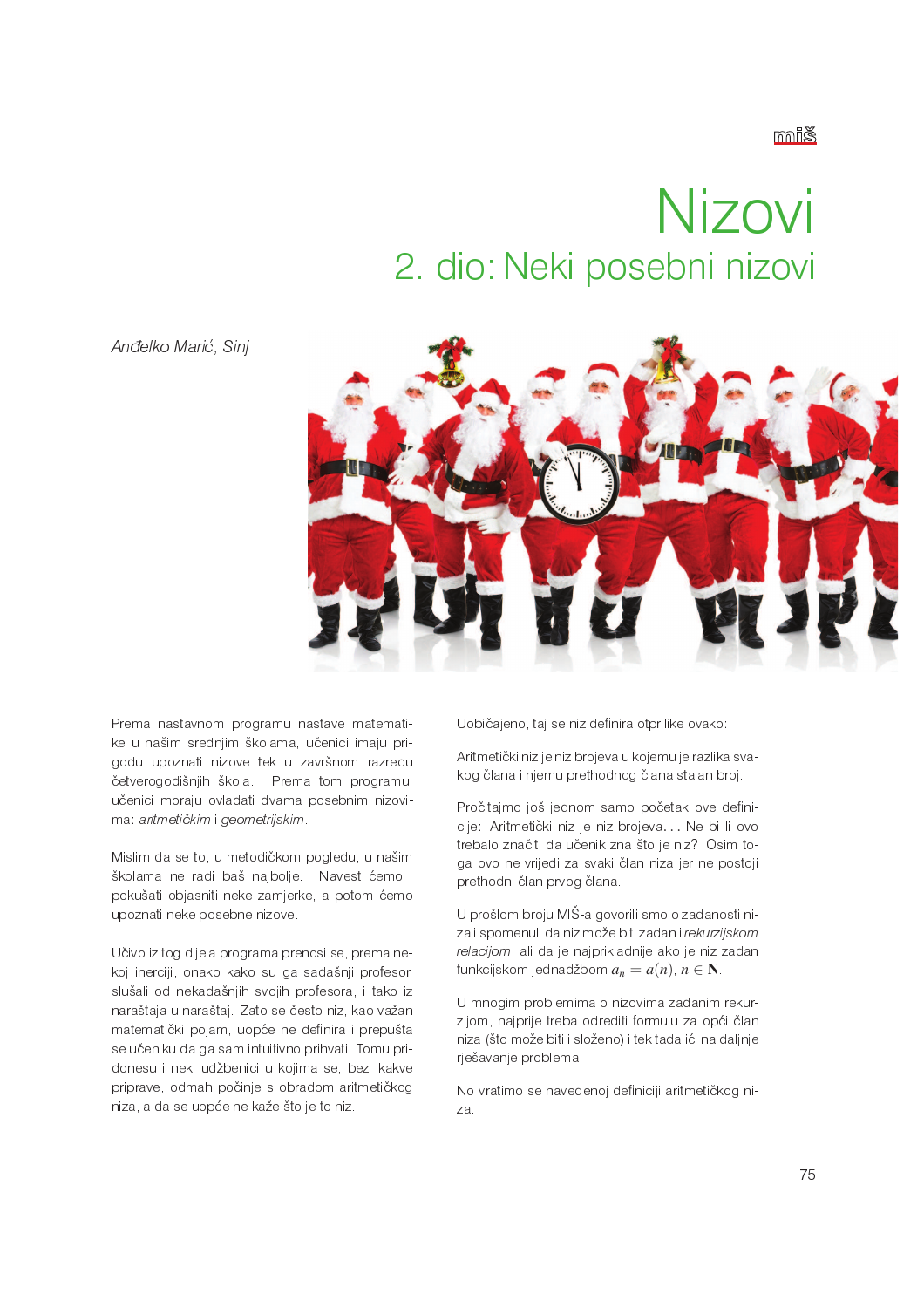Ako razliku dvaju susjednih članova tog niza označimo s  $d$ , dolazimo do relacije

$$
a_{n+1}-a_n=d
$$

(što je bolje od  $a_n - a_{n-1} = d$ , kako često piše). Ovo se može pisati ovako:

$$
a_{n+1}=a_n+d, \ d\in\mathbf{R}.
$$

Ova posljednja relacija znači da je niz zadan rekurzijom.

Sama je praksa pokazala da se, izravno primjenjujući uobičajenu definiciju, ne može mnogo učiniti. Zato se obično dalje nastavlja tako da se, iz te definicije, dokazuje formula  $a_n = a_1 + (n-1)d$ . što je zapravo formula oblika  $a_n = a(n)$ . Dalje se obično navodi da se ovakav niz zove aritmetički, gdje je svaki član aritmetička sredina dvaju susjednih članova, pri čemu se često zaboravi isključiti prvi član. To se onda još provjeri na nekoliko primjera i stvar se smatra gotovom.

Ako smo se već, nakon stoljetnih traganja, opredijelili da niz (gdje je god to moguće) definiramo formulom  $a_n = a(n)$  onda je normalno očekivati da tako definiramo i aritmetički niz.

Pokazat ću kako sam to ja dugo vremena radio u razredu.

**Definicija.** Niz  $(a_n)$  zadan formulom

$$
a_n = dn + c; \quad d, c \in \mathbf{R}, \quad d \neq 0
$$

zove se aritmetički niz.

Svojstva članova aritmetičkog niza su:

1) Razlika svakog člana niza (osim prvog) i njemu prethodnog člana je stalna i jednaka d, gdje je  $d$  realan broj iz definicije niza. Dokaz:

$$
a_{n+1} - a_n = d(n+1) + c - dn - c = d.
$$

2) Svaki član aritmetičkog niza (osim prvog) je aritmetička sredina dvaju susjednih članova.

Dokaz:

$$
\frac{a_{n-1} + a_{n+1}}{2} = \frac{d(n-1) + c + d(n+1) + c}{2}
$$

$$
= \frac{2dn + 2c}{2} = dn + c = a_n.
$$

3) Svaki član aritmetičkog niza je aritmetička sredina dvaju jednako udaljenih članova niza, ako takav "lijevi" član postoji.

$$
\left(\frac{a_{n-p}+a_{n+p}}{2}=a_n, p\in \mathbf{N}\right)
$$

4) Ako su r i s bilo koja dva prirodna broja i  $a(n)$ aritmetički niz, tada vrijedi:

$$
a_{r+s} = a_r + sd = a_s + rd.
$$

Dokazi tvrdnja 3) i 4) jednostavni su i prepuštaju se čitatelju.

Može se dokazati da su navedena svojstva međusobno ekvivalentna i ekvivalentna definiciji niza. To znači da niz koji ima jedno od tih svojstava ima i ostala svojstva i da ne postoji nijedan drugi niz koji ima jedno od tih svojstava, osim niza  $a_n = dn + c$ 

Pokažimo još jednu prednost ovakvog pristupa obradi aritmetičkog niza.

Neka je funkcija  $a(x)$  zadana formulom

$$
a(x) = dx + c; \ d, c \in \mathbb{R}, \ d \neq 0.
$$

Graf te funkcije je pravac koji označimo s a, kao na slici.



Na osi x su točke  $A, B \mid C$ , čije su apscise redom  $n-1$ ,  $n|n+1$ ,  $n \in \mathbb{N}$ . Neka su  $D$ ,  $E$  i  $F$  točke prav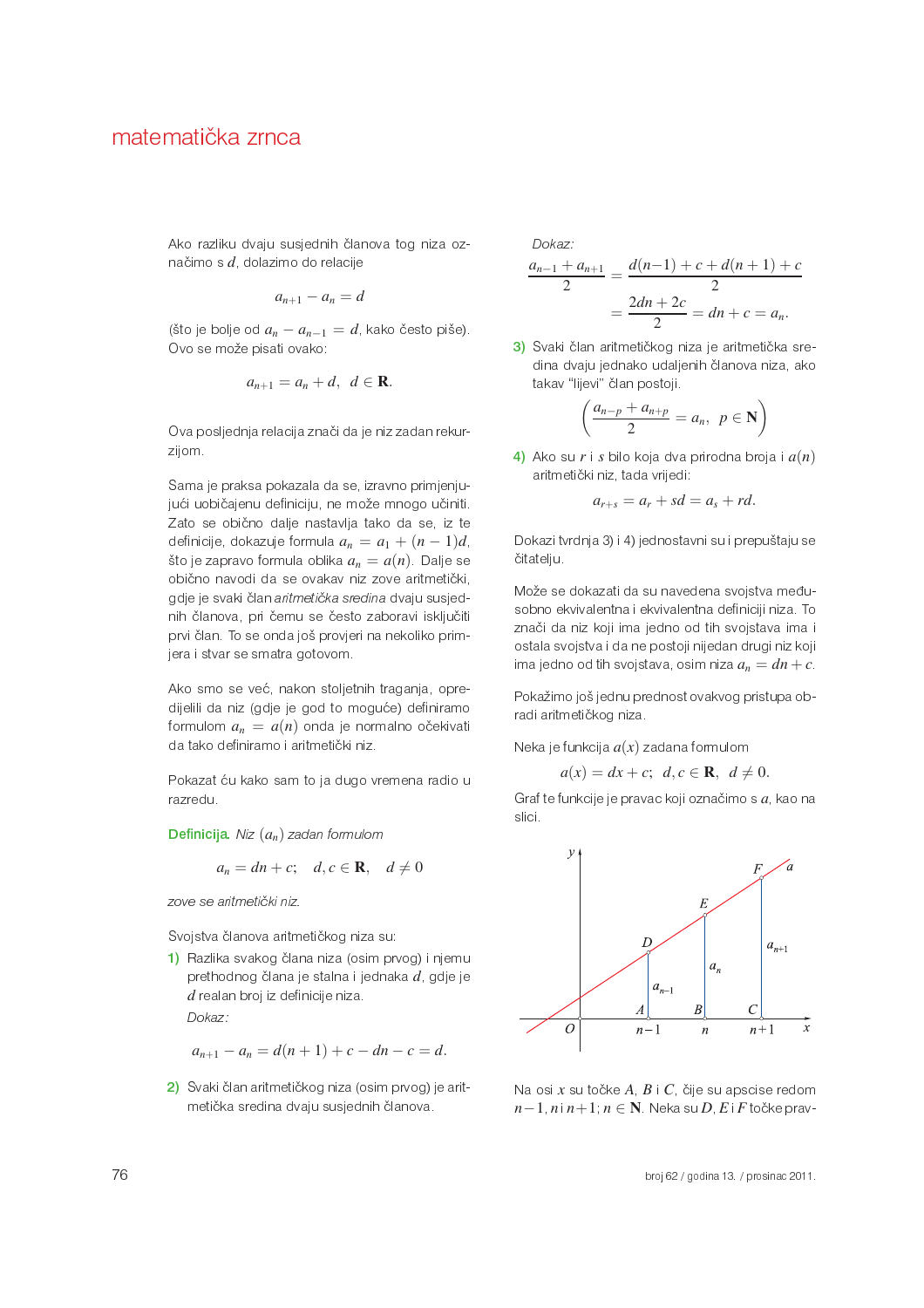ca a, tako da su ortogonalne projekcije tih točaka na os apscisa upravo točke  $A, B \, \vert \, C \rangle$ 

Koordinate točke  $E$  su  $E$   $(n,a(n))$  i analogno za točke  $D \perp F$ 

Promatrajmo niz  $a_n = dn + c$  Vrijedi  $|BE|$  =  $a(n) = a_n$  Isto je tako  $|AD| = a(n - 1) = a_{n-1}$  i  $|CF| = a(n + 1) = a_{n+1}$ 

Zaključujemo da su ordinate točaka D, E i F tri uzastopna člana aritmetičkog niza  $a(n)$ .

Zbog sličnosti vrijedi  $a_{n+1} - a_n = a_n - a_{n-1}$ .

Isto je tako dužina  $\overline{BE}$  srednjica trapeza ACFD. zbog čega je  $\frac{a_{n-1}+a_{n+1}}{2}=a_n$ 

Na ovaj smo način pokazali da za članove aritmetičkog niza vrijede svojstva koja smo upravo dokazali.

Slično možemo definirati i geometrijski niz, a potom dokazati svojstva koja imaju članovi tog niza.

**Definicija.** Niz  $(a_n)$  zadan formulom

$$
a_n = rq^n; \quad r, q \in \mathbf{R}, \ \ r \neq 0, \ \ q \neq 0, 1
$$

zove se geometrijski niz.

Svojstva članova geometrijskog niza su:

1) Kvocijent svakog (osim prvog) člana geometrijskog niza i njemu prethodnog člana je stalan broj i jednak broju  $q$  iz definicije niza. Dokaz:

$$
\frac{a_{n+1}}{a_n} = \frac{rq^{n+1}}{rq^n} = \frac{q^n \cdot q}{q^n} = q.
$$

2) Apsolutna vrijednost svakog (osim prvog) člana geometrijskog niza jednaka je geometrijskoj sredini apsolutnih vrijednosti dvaju susjednih članova tog niza

Dokaz:

$$
\sqrt{|a_{n-1}| \cdot |a_{n+1}|} = \sqrt{|a_{n-1} \cdot a_{n+1}|}
$$
  
=  $\sqrt{|rq^{n-1} \cdot rq^{n+1}|} = \sqrt{|r^2q^{2n}|} = |rq^n| = |a_n|$ .

Vidjeli smo da su ova dva jedina niza koji se proučavaju u srednjoj školi i koji se dovode u vezu s istoimenim sredinama.

Osim tih dviju, znamo da postoje još dvije takozvane osnovne sredine. To su harmonijska i kvadratna sredina

Podsjetimo se definicija tih sredina.

Označimo li harmonijsku, geometrijsku, aritmetičku i kvadratnu sredinu dvaju pozitivnih brojeva  $x$ i y redom  $H$ ,  $G$ ,  $A$  i  $K$ , tada definiramo:

$$
H = \frac{2}{\frac{1}{x} + \frac{1}{y}}, \qquad G = \sqrt{xy},
$$

$$
A = \frac{x + y}{2}, \qquad K = \sqrt{\frac{x^2 + y^2}{2}}
$$

Analogno se te sredine definiraju i za tri ili više pozitivnih brojeva.

Usput spomenimo da za navedene sredine vrijedi poznati sustav nejednakosti. Naime, ako je zadan skup pozitivnih brojeva  $X = \{x_1, x_2, \ldots, x_n\}$ , tada za osnovne sredine tog skupa vrijedi niz nejednakosti:

$$
\min X \le H \le G \le A \le K \le \max X
$$

pri čemu u svim nejednakostima vrijedi jednakost ako i samo ako je  $x_1 = x_2 = \ldots = x_n$ 

Logično je pitanje: Ako za dvije od tih sredina postoje nizovi kojima je svaki član odgovarajuća sredina dvaju susjednih članova, vrijedi li to za ine dvije sredine?

Ako takvi nizovi postoje, kako ih definirati?

Pretpostavimo da postoji niz  $h(n)$  u kojem je svaki član (osim prvog) harmonijska sredina dvaju susjednih članova.

Prema definiciji harmonijske sredine vrijedi:

$$
h_n = \frac{2}{\frac{1}{h_{n-1}} + \frac{1}{h_{n+1}}}, \quad \frac{1}{h_{n-1}} + \frac{1}{h_{n+1}} = \frac{2}{h_n}
$$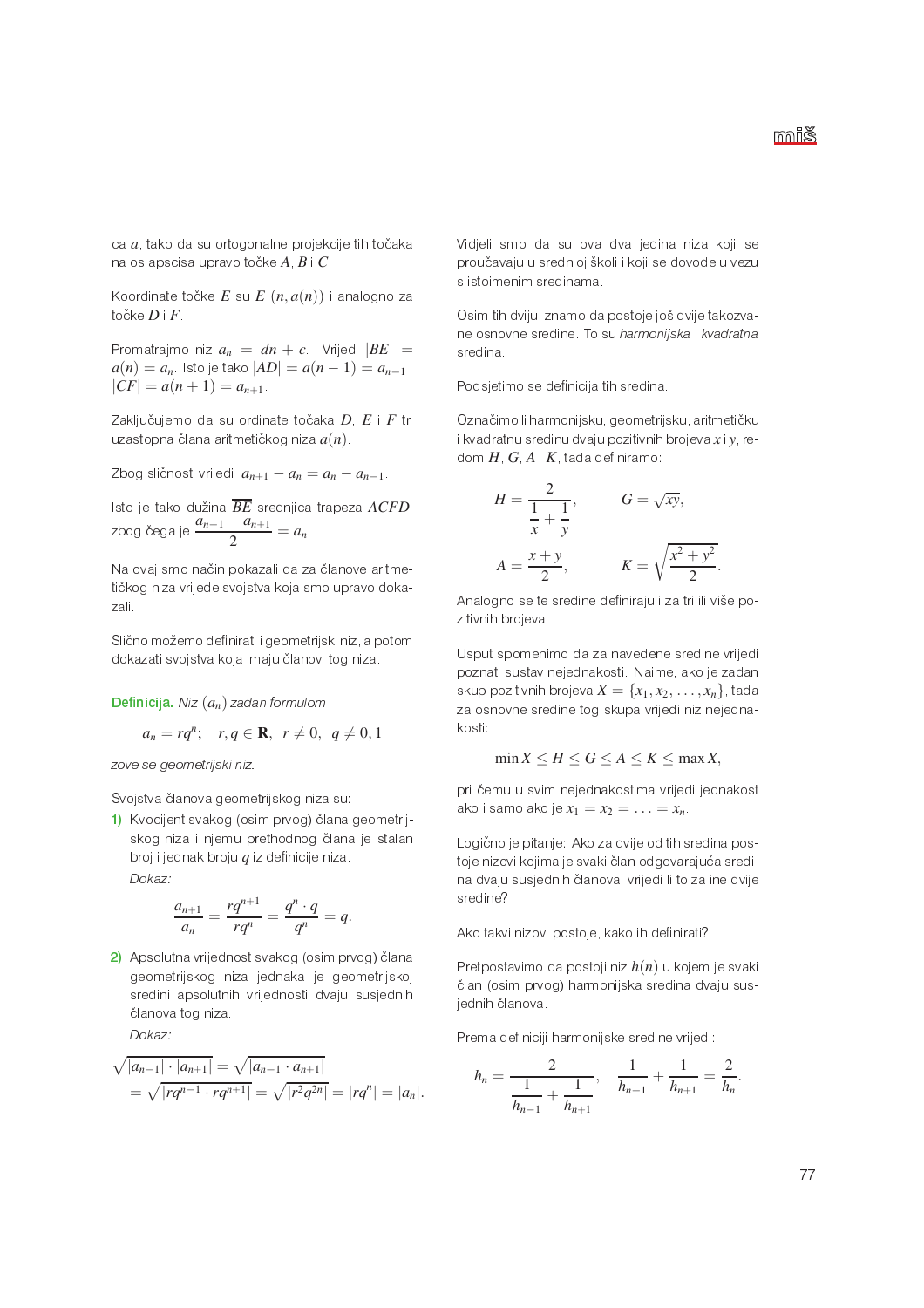Uvedemo li zamjenu 
$$
\frac{1}{h_n} = a_n
$$
, dobijemo:  

$$
\frac{a_{n-1} + a_{n+1}}{2} = a_n,
$$

odakle zaključujemo da su recipročne vrijednosti članova niza  $(h_n)$  članovi aritmetičkog niza.

Tako, primjerice, iz aritmetičkog niza 3, 7, 11, 15, 19. ..., jednostavno dobijemo niz $\frac{1}{3}$ ,  $\frac{1}{7}$ ,  $\frac{1}{11}$ ,  $\frac{1}{15}$  $\frac{1}{19}$ ... Svaki član (osim prvog) tog niza je harmonijska sredina dvaju susjednih članova. Zato ga, po analogiji na aritmetički i geometrijski niz, zovemo harmonijski niz (u širem smislu).

Najjednostavniji aritmetički niz je niz  $a_n = n$ , to jest niz prirodnih brojeva 1, 2, 3, ... Zato je najjednostavniji harmonijski niz  $\frac{1}{1}, \frac{1}{2}, \frac{1}{3}, \ldots$ 

Često se pod pojmom harmonijskog niza podrazumijeva upravo ovaj poseban takav niz. To se pogotovu odnosi na pripadni red  $\frac{1}{1} + \frac{1}{2} + \frac{1}{3} + \dots$ koji se uobičajeno naziva (samo) harmonijski red.

Na isti način možemo pokazati da postoji niz  $(k_n)$  u kojem je svaki član osim prvog, kvadratna sredina dvaju susjednih članova.

Ako takav niz postoji, tada vrijedi

$$
k_n = \sqrt{\frac{k_{n-1}^2 + k_{n+1}^2}{2}}, \quad k_n^2 = \frac{k_{n-1}^2 + k_{n+1}^2}{2}.
$$

Odavde zaključujemo da su kvadrati članova traženog niza članovi aritmetičkog niza. Ovako određen niz  $(k_n)$  zove se kvadratni niz.

To možemo kazati i ovako. Ako je  $(a_n)$  aritmetički niz s pozitivnim članovima, tada je  $(k_n) = (\sqrt{a_n})$ kvadratni niz.

Takvi su primjerice nizovi  $\sqrt{1}$ ,  $\sqrt{5}$ , 3,  $\sqrt{13}$ ,  $\sqrt{17}$ , ...  $\sqrt{3}$ ,  $\sqrt{10}$ ,  $\sqrt{17}$ ,  $\sqrt{24}$ ,  $\sqrt{31}$ , ...

**Primjer 1.** U nizu  $(a_n)$  zadano je  $a_1 = \frac{1}{2}$  i  $a_2 = \frac{1}{5}$ . Postoji li niz tako da je drugi član harmonijska, treći član geometrijska, četvrti član aritmetička i peti član kvadratna sredina dvaju susjednih članova?

Rješenje: Ako takav niz postoji, tada su brojevi  $\frac{1}{2}$ ,  $\frac{1}{5}$  i  $a_3$  uzastopni članovi harmonijskog niza. Zato su brojevi 2, 5 i  $\frac{1}{a_3}$  uzastopni članovi aritme-<br>tičkog niza, odakle je  $\frac{1}{a_3} = 8$ , to jest  $a_3 = \frac{1}{8}$ .

Brojevi  $a_2$ ,  $a_3$  i  $a_4$  članovi su geometrijskog niza, odakle je  $a_3 = \sqrt{a_2 \cdot a_4}$  ili  $a_4 = \frac{a_3^2}{a_2}$ ,  $a_4 = \frac{5}{64}$ .

Isto su tako brojevi  $\frac{1}{8}$ ,  $\frac{5}{64}$  i  $a_5$  uzastopni članovi aritmetičkog niza, odakle je  $a_5 = \frac{1}{22}$ .

Sljedeći šesti član niza dobijemo iz formule koja vrijedi za članove kvadratnog niza  $a_5 = \sqrt{\frac{a_4^2 + a_6^2}{2}}$ ili  $a_6^2 = 2a_5^2 - a_4^2 = \frac{2}{32^2} - \frac{25}{64^2} = \frac{8 - 25}{64^2} < 0$ . Zaključujem da šesti član niza nije realan broj, zbog čega ne postoji takav realni niz.

Da smo u uvjetima zadatka dopustili da članovi niza mogu biti kompleksni brojevi (takav se niz zove kompleksan niz), tada bi zadatak imao rješenje.

Sada ćemo definirati jednu vrstu nizova koji se mogu shvatiti kao restrikcija polinoma n-tog stupnja.

**Definicija.** Niz  $(a_n)$  zadan ovako:

$$
a_n = \alpha_k n^k + \alpha_{k-1} n^{k-1} + \ldots + \alpha_1 n + \alpha_0;
$$
  

$$
\alpha_0, \alpha_1, \ldots, \alpha_k \in \mathbf{R}, \alpha_k \neq 0, k \in \mathbf{N}
$$

zove se polinomni niz k-tog stupnja.

Najjednostavniji takav niz je niz prvog stupnja, za  $k = 1$ ,  $a_n = \alpha_1 n + \alpha_0$  ili uz uobičajenije oznake  $a_n = dn + c$ , to je poznati, već ovako definirani aritmetički niz.

Isto tako niz  $a_n = \alpha_2 n^2 + \alpha_1 n + \alpha_0$  ili  $a_n = an^2 + bn + c$  je polinomni niz drugog stupnja.

**Definicija**. Za zadani niz  $(a_n)$ , niz  $(b_n)$  zadan ovako:

$$
b_n = a_{n+1} - a_n,
$$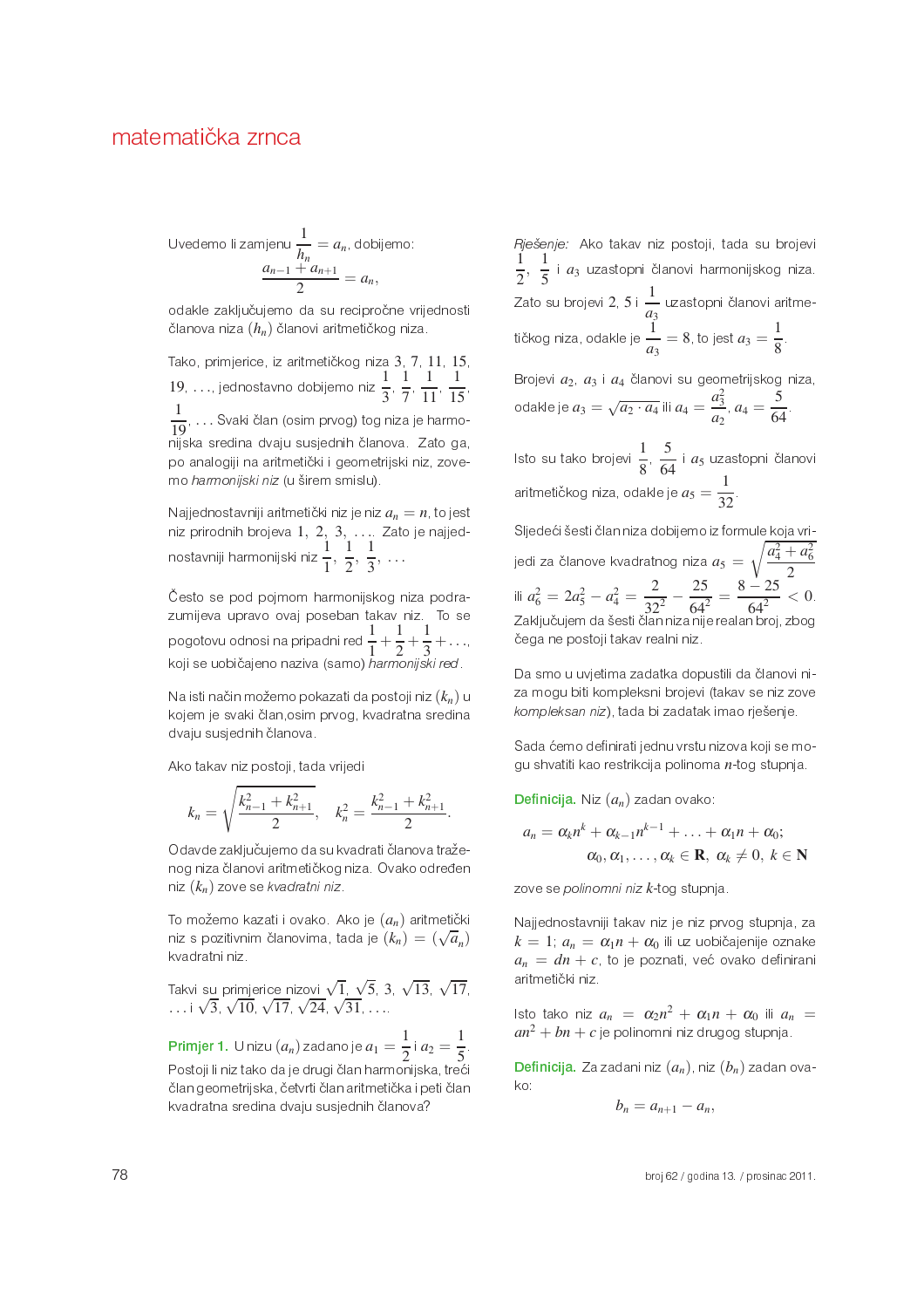zove se niz (prvih) razlika niza  $(a_n)$ .

Tako, na primjer za niz 17 20 25 13 15 30 35 40, 39 . . . . niz prvih razlika glasi:

 $3, 5, -12, 2, 15, 5, 5, -1, \ldots$ 

Niz prvih razlika ovako definiranog niza  $(b_n)$ , niz  $(c_n)$  je niz drugih razlika niza  $(a_n)$ .

Zato, za zadani niz  $(a_n)$  članovi niza  $(c_n)$  su:  $2, -17, 14, 13, 10, 0, -6, \ldots$ 

Niz prvih razlika aritmetičkog niza stalan je niz, što neposredno slijedi iz  $a_{n+1} - a_n = d$  za svaki prirodan broj  $n > 1$ 

Niz prvih razlika geometrijskog niza kvocijenta q jest geometrijski niz zajedničkog kvocijenta *g* Dokažimo to.

Ako je  $a_n = rq^n$ , tada je

 $b_n = a_{n+1} - a_n = rq^{n+1} - r^q = rq^n(q-1) = sq^n$ , gdje je  $s = r(q-1)$ .

Odavde, prema svojstvima geometrijskog niza, zaključujemo da je niz  $(b_n)$  geometrijski s kvocijentom  $q_{\cdot}$ 

Sada ćemo navesti neka svojstva niza  $a_n = an^2 + 1$  $bn + c$ 

**Primjer 2.** Zadan je niz  $a_n = 2n^2 - n + 3$ .

- a) Odredi deset početnih članova niza.
- b) Odredi početne članove niza  $(b_n)$ , niza prvih razlika niza  $(a_n)$ .
- c) Odredi početne članove niza  $(c)$ , niza drugih razlika niza  $(a_n)$
- d) Što naslućuješ o nizovima  $(b_n)$  i  $(c_n)$ ?

## Rješenje:

a)  $a_1 = 2 \cdot 1^2 - 1 + 3 = 4$  $a_2 = 2 \cdot 2^2 - 2 + 3 = 9$  $a_3 = 2 \cdot 3^2 - 3 + 3 = 18$ Isto tako izračunamo daljnje članove niza  $(a_n)$ i dobijemo: 4, 9, 18, 31, 48, 69, 94, 123,  $156, \ldots$ 

- **b**) Početni članovi niza  $(b_n)$  su: 5, 9, 13, 17, 21,  $25, 29, 33, \ldots$
- c) Početni članovi niza  $(c_n)$  su: 4, 4, 4, 4, 4, 4,  $4, \ldots$

Na temelju svojstava aritmetičkog niza, naslućujemo da je niz  $(b_n)$  aritmetički.

Isto tako vidimo da su svi napisani članovi niza  $(c_n)$ međusobno jednaki i naslućujemo da je taj niz stalan.

Ovo vrijedi općenito za svaki niz oblika  $a_n =$  $an^2 + bn + c$ , što ćemo dokazati u sljedećem primjeru.

Primjer 3. Dokaži općenito da je niz prvih razlika niza  $a_n = an^2 + bn + c$  aritmetički, a niz drugih razlika stalan niz

Rješenje: Označimo li s  $(b_n)$  niz prvih i s  $(c_n)$  niz drugih razlika, tada vrijedi:

$$
b_n = a_{n+1} - a_n
$$
  
=  $a(n + 1)^2 + b(n + 1) + c - an^2 - bn - c$   
=  $2an + (a + b)$ .

Vidimo da je niz  $(b_n)$  oblika  $b_n = dn + c$  zbog čega je taj niz aritmetički.

Niz drugih razlika niza  $(a_n)$  je niz prvih razlika niza  $(b_n)$ 

Zato je

$$
c_n = b_{n+1} - b_n
$$
  
= 2a(n + 1) + (a + b) - 2an - (a + b) = 2a;  

$$
c_n = 2a \in \mathbf{R}.
$$

Zaključujemo da je  $(c_n)$  stalan niz.

Na isti se način dokaže da je niz prvih razlika polinomnog niza stupnja n polinomni niz stupnja  $n-1$ . To neposredno slijedi iz definicije  $b_n = a_{n+1} - a_n$ Iz toga također slijedi da je niz  $n-1$  razlika polinomnog niza n-tog stupnja aritmetički i niz n-tih razlika tog niza stalan niz.

Primjer 4. Ovu posljednju tvrdnju provjeri za polinomni niz trećeg stupnja.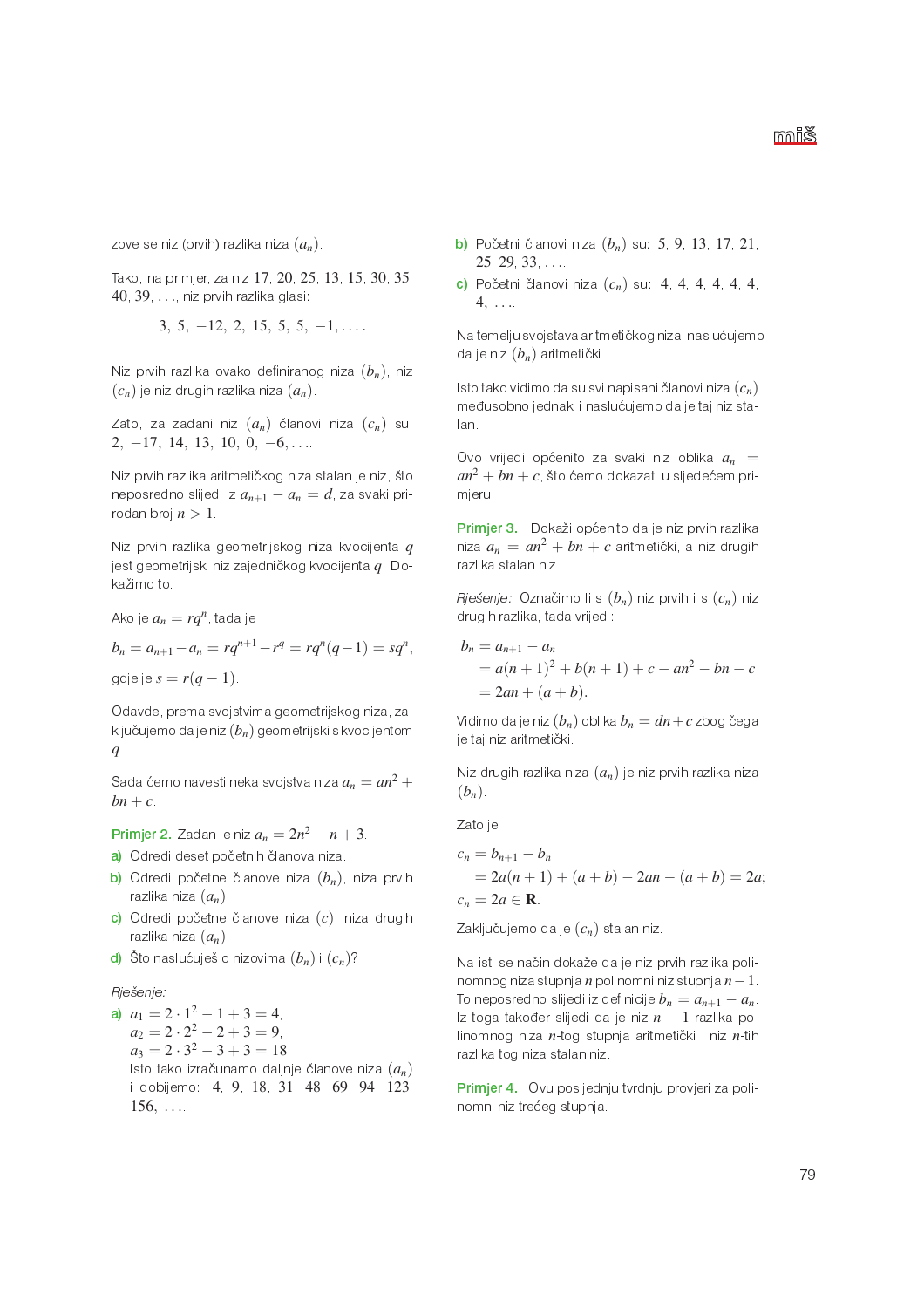Rješenje: Treba dokazati da je niz trećih razlika niza  $a_n = an^3 + bn^2 + cn + d$ ;  $a, b, c, d \in \mathbb{R}, a \neq 0$ 

stalan niz.

Za niz prvih razlika tog niza vrijedi:

$$
b_n = a_{n+1} - a_n
$$
  
=  $a(n + 1)^3 + b(n + 1)^2 + c(n + 1) + d$   
 $- (an^3 + bn^2 + cn + d)$   
=  $a[(n + 1)^3 - n^3] + b[(n + 1)^2 - n^2]$   
 $+ c(n + 1 - n)$   
=  $a(3n^2 + 3n + 1) + b(2n + 1) + c$   
=  $3an^2 + (3a + 2b)n + (a + b + c)$ .

Isto je tako niz drugih razlika:

$$
c_n = b_{n+1} - b_n
$$
  
=  $3a(n+1)^2 + (3a+2b)(n+1) + (a+b+c)$   
 $- [3an^2 + (3a+2b)n + (a+b+c)]$   
=  $3a[(n+1)^2 - n^2] + (3a+2b)(n+1-n)$   
=  $6an + (6a+2b)$ .

Konačno je niz trećih razlika:

$$
d_n = c_{n+1} - c_n
$$
  
=  $6a(n + 1) + 6a + 2b - 6an - 6a - 2b$ ,

to jest

$$
d_n = 6a \in \mathbf{R}
$$

Primjer 5. Odredi formulu za zbroj početnih  $n$ članova niza  $a_n = an^2 + bn + c$ .

Rješenje: Treba izračunati

$$
s_n = \sum_{1}^{n} a_n = \sum_{1}^{n} (an^2 + bn + c)
$$
  
=  $a \sum_{1}^{n} n^2 + b \sum_{1}^{n} n + c \sum_{1}^{n} 1$   
=  $a \cdot \frac{n(n+1)(2n+1)}{6} + b \cdot \frac{n(n+1)}{2} + c \cdot n$   
=  $\frac{n[a(n+1)(2n+1) + 3b(n+1) + 6c]}{6}$   
=  $\frac{n}{6} [a(2n^2 + 3n + 1) + 3bn + 3b + 6c].$ 

Konačno:

$$
s_n = \frac{n}{6} [2an^2 + 3(a+b)n + (a+3b+6c)].
$$

Postoji postupak kojim se može odrediti zbroj

 $s = 1^k + 2^k + 3^k + \ldots + n^k; \quad nk \in \mathbb{R}$ 

(vidi A. Marić: Konačni zbrojevi, Element, Zagreb, 1998.)

Pomoću tih formula može se izračunati n-ti djelomični zbroj svakoga polinomnog niza.

**Primjer 6.** U nizu  $(a_n)$  zadano je  $a_1 = 1$ ,  $a_2 = 2$ .

- a) Odredi deset početnih članova niza tako da su članovi s parnim indeksom aritmetička sredina, a članovi s neparnim indeksom (osim prvog člana) geometrijska sredina dvaju susjednih članova.
- b) Odredi formulu za opći član niza  $(b_n)$  koji je podniz niza  $(a_n)$  s neparnim indeksima.
- c) Odredi formulu za opći član niza  $(c_n)$  koji je podniz niza  $(a_n)$  s parnim indeksima.
- d) Odredi formulu za opći član niza  $(a_n)$ .

Riešenie:

- a) Na temelju definicija aritmetičke i geometrijske sredine napišimo početne članove niza  $(a_n)$ : 1 2 3  $\frac{9}{2}$  6 8 10  $\frac{25}{2}$  15 18, ...
- b) Isto tako možemo odrediti početne članove niza  $(b_n)$  1 3 6 10 15, ...

Za nađene članove niza početni članovi niza prvih razlika su: 2, 3, 4, 5, ..., odakle naslućujemo da je niz oblika  $b_n = an^2 + bn + c$ . Odavde je, za  $n = 1, 2, 3$ 

$$
a+b+c = 1,
$$
  
\n
$$
4a+2b+c = 3,
$$
  
\n
$$
9a+3b+c = 6.
$$

Rješenje ovog sustava je:

$$
a = \frac{1}{2}
$$
,  $b = \frac{1}{2}$ ,  $c = 0$ .